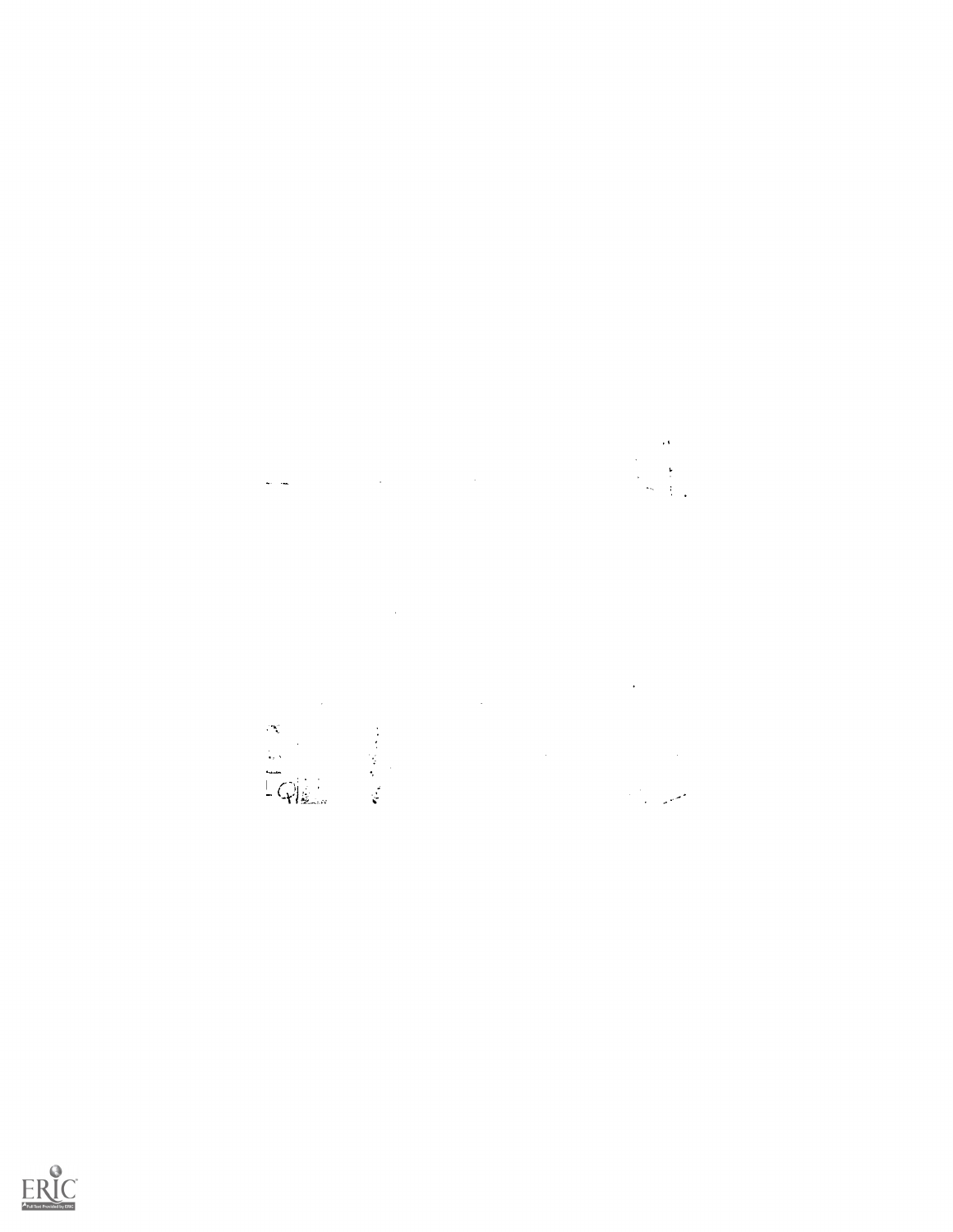| ED 201 292         | HE 013 775                                            |
|--------------------|-------------------------------------------------------|
| AUTHOR             | Morrison, James L.                                    |
| TITLE              | Policy-Lapact Analysis: A Rational Method to Respond  |
|                    | to the Challenges Faced by Higher Education in the    |
|                    | Eighties.                                             |
| <b>PUB DATE</b>    | $5$ May $81$                                          |
| NOTE               | 18p.: Paper presented to the Florida State University |
|                    | Institute for Studies in Higher Education             |
|                    | Distinguished Professor Series.                       |
| EDRS PRICE         | MF01/PC01 Plus Postage.                               |
| <b>DESCRIPTORS</b> | Administrative Policy: Campus Planning; College       |
|                    | Administration; *College Planning; Decision Making;   |
|                    | Educational Objectives; Educational Policy;           |
|                    | *Educational Trends: *Futures (of Society) ; *Higher  |
|                    | Education: Institutional Research; Long Range         |
|                    | Planning: Models; *Needs Assessment; Policy           |
|                    | Formation: *Prediction: Program Evaluation: Research  |
|                    | Methodology; Trend Analysis                           |
|                    |                                                       |

IDENTIFIERS \*Policy Analysis

#### ABSTRACT

Policy-impact analysis is introduced as a model to aid higher education in dealing with the significant problems in the decade of the 1980s. The model provides a framework within which a variety of futures research techniques are tied to policy development, implementation, and evaluation. The utility of the model is that it structures communication between those developing information about the future and those responsible for policy formulation and decision-making in such a fashion that policy-makers can choose among alternative policies based upon the probable impact of each. There are four stages in the policy impact model: monitoring, forecasting, goal setting, and policy analysis and implementation. Monitoring and forecasting perform the role of organizing, structuring, and articulating images of the future with respect to a particular set of assumptions and indicators. The next stage of the model, goal setting, revolves around the process of setting realistic goals given the information provided in the first two stages. This stage requires the generation df a desirable future in a procedure much like that of forecasting using the delphi method. The first three stages serve to identify specific trends, the events which may affect those trends, and the goals of the organization. In the final stage, the research staff estimates how a particular policy may affect a given trend through influencing the probability of the occurrence of one or more s-ecified events affecting the trend. When the selected policies are pulemented, the process of monitoring begins anew, thereby enabl: g the staff to evaluate the effectiveness of the policies by compari- actual impacts with those forecasted. (SW)

\*\*\*\*\*\*\*\*\*\*\*\*\*\*\*\*\*\*\*\*\*\*\*\*\*\*\*\*\*\*\*\*\*\*\*\*\*\*\*\*\*\*\*\*\*\*\*\*\*\*\*\*\*\*\*\*\*\*\*\*\*\*\*\*\*\*\*\*\* Reproductions supplie  $h$  ?DRS are the best that can be made  $*$   $*$ \* fro tile original document. \* \*\*\*\*\*\*\*\*\*\*\*\*\*\*\*\*\*\*\*\*\*\*\*\*z .\*\*\*\*\*\*\*\*\*\*\*\*\*\*\*\*\*\*\*\*\*\*\*\*\*\*\*\*\*\*\*\*\*\*\*\*\*\*\*\*\*\*\*

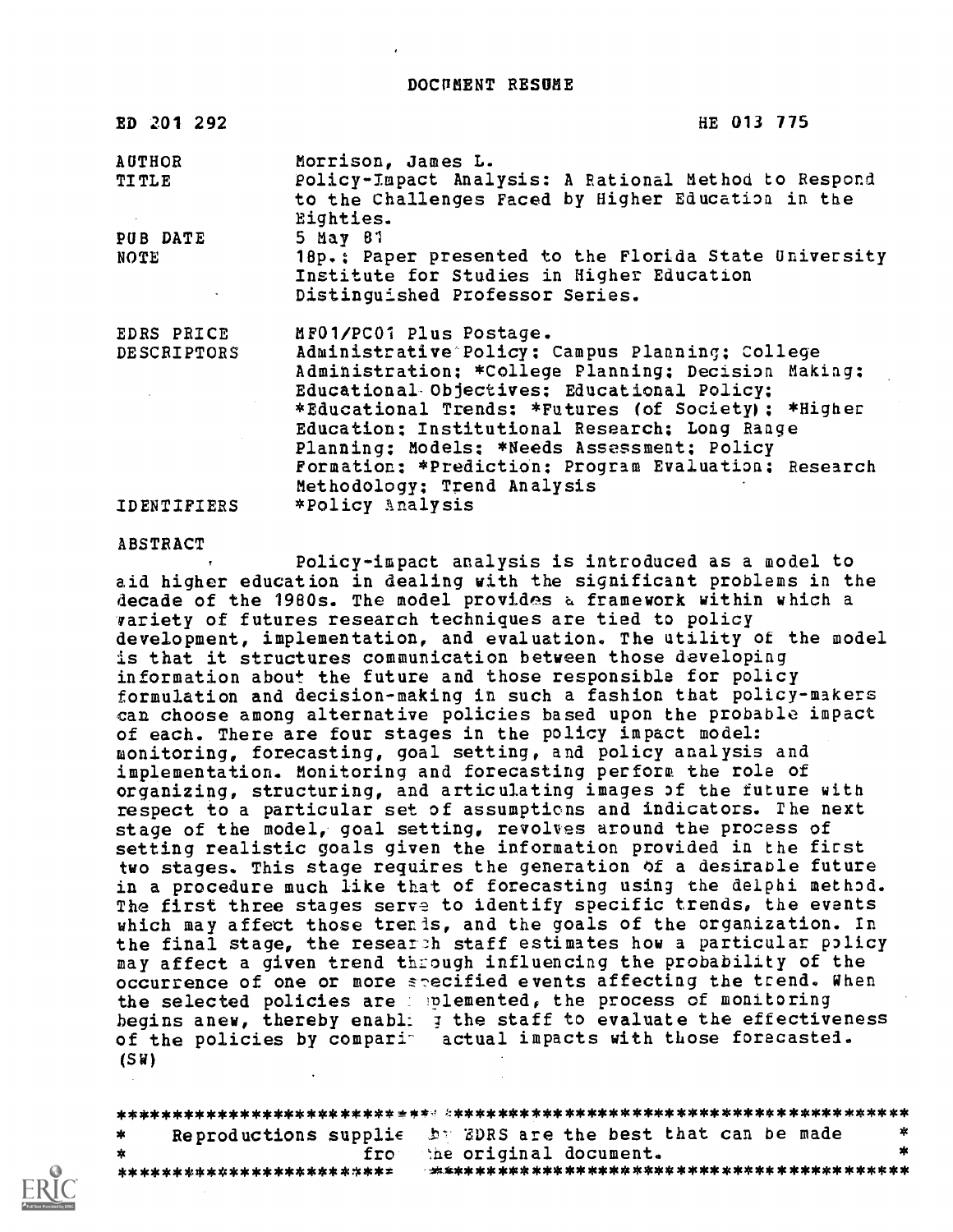Policy-Impact And Ursis: A Rational Method to – ond to the Challend s Paris by Higher Education in the Prohties

James D. Morrison

Univ m

of Nor a Carolina at Character

Paper preparation of the state and the local contracts of the University of the State contract of the state of University Tistinguishe fessor Series

> $\text{May}$   $\bar{z}$ 1981 Inllahassee, Fur

> > ł,  $\sim 1$

"PERMISSION TO REPRODUCE THIS MATERIAL HAS ETEN GRANTED BY

Ser

TO THE EDUCATIONAL RESOURCES INFORMATION CENTER (ERIC)."

 $\sim 10^7$ 

 $\sim 10^{-10}$ 

James L. Morrisch Professor of Education Braduate Program in Higher and Adult Education Division of Orgam. ational Development and Institutional Studies Foh.ool of Education The University of North Carolina Thapel Hill, NT 27514  $)$  966-1354

 $\mathsf{da}$ 

**PARTMENT OF HEALTY LEATION & WELFARE EDUCATION** 

THIS COMENT HAS BEEN R.<br>DUCE EXACTLY AS RECEIVED F.<br>THE P -SON OR ORGANIZATION OR .<br>ATING TO DINTS OF VIEW OR OPINE.<br>STATED DO NOT NECESSARILY REP.<br>"ENTOFFIC-AL NATIONAL INSTITUTE. EDUCATION POSITION OR POLICY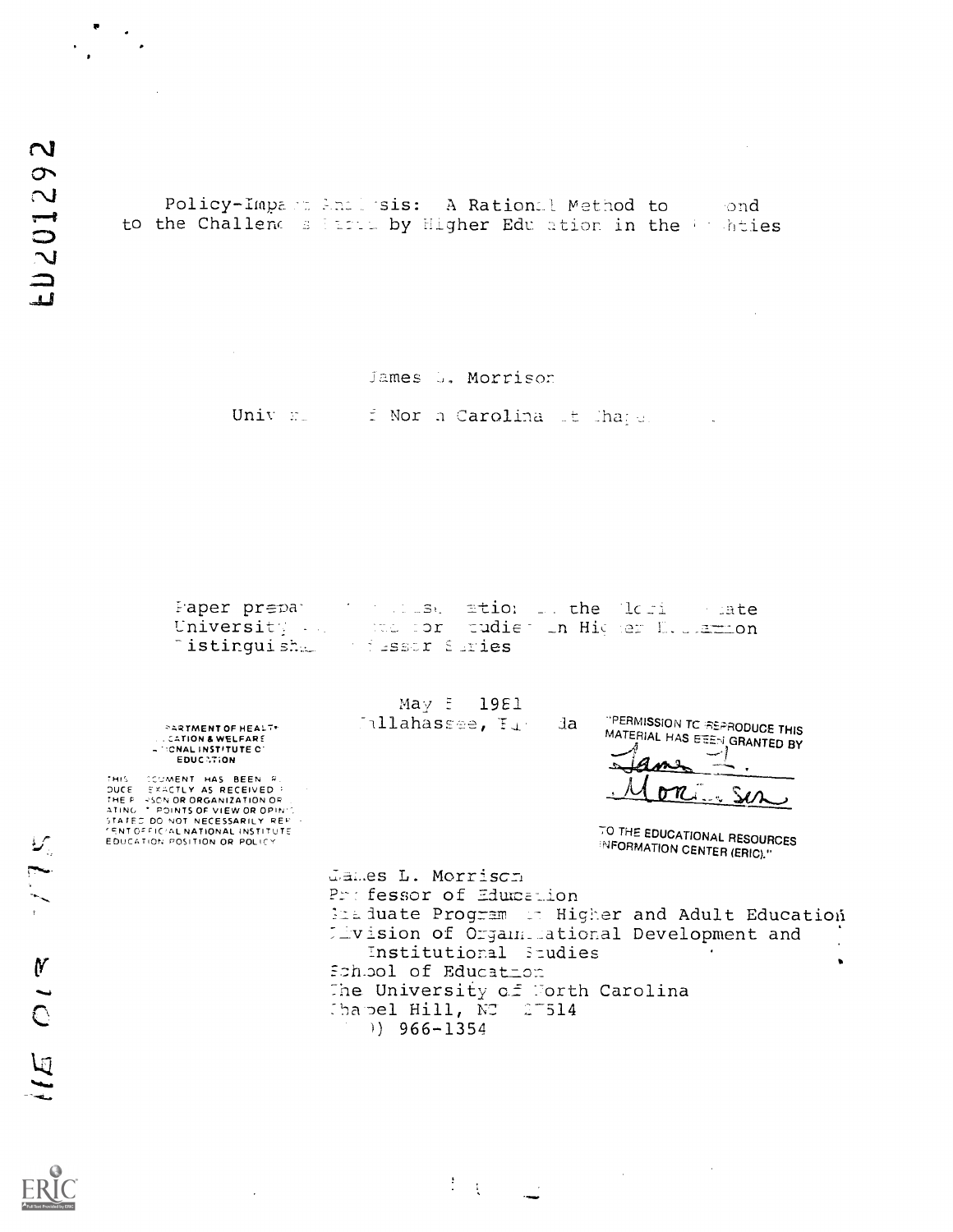Policy-Impact Amalmais: 2 Raylonal Method do Respond to the Challenges F with Higher Education in the Eighties

There are a numear of sughiff and problems facing higher education I the dows we af the eightles. Financial support for the enterm se is, per aps, the must pressing problem. For example, at resent inflationary losses are a eraging fourteen percent I rear, with revenues growing at only seven percent per year a fact which is motinued through the scade, will leave col these and universities with one-hald the revenues (in real term they haw have (Dele, 1981). Furthermore, given current conmulc difficalties of the country as a whole, education, and particularly higher education, has no strong claim to extra funding by factor where greenment and adeed, there is increasing a common of an atpention curticular perpendent sper in ing, or where there is uncreased sparaling, it mudears that it will be for strer thending our national defense tot education. Too, given the declining persentage of parents with college age children, the increased aging of the American population, and the fact that disinetionary income for U.S. households has declined markedly since 72, the pumic's ability the support higher educatio: contributions taxes and increased tuition has also decliness.

Such financial poblems are compounded when one examines demographic projections of the normal college-goint age cohort. For example, it is a functed that the cohort of 18-24 year olds in this country will define some 15% (or 2.6 million) during this decade (Johansen = cNaulty, 1977). This decline undoubtedly will affect enrothment in higher education since

 $\mathcal{L}$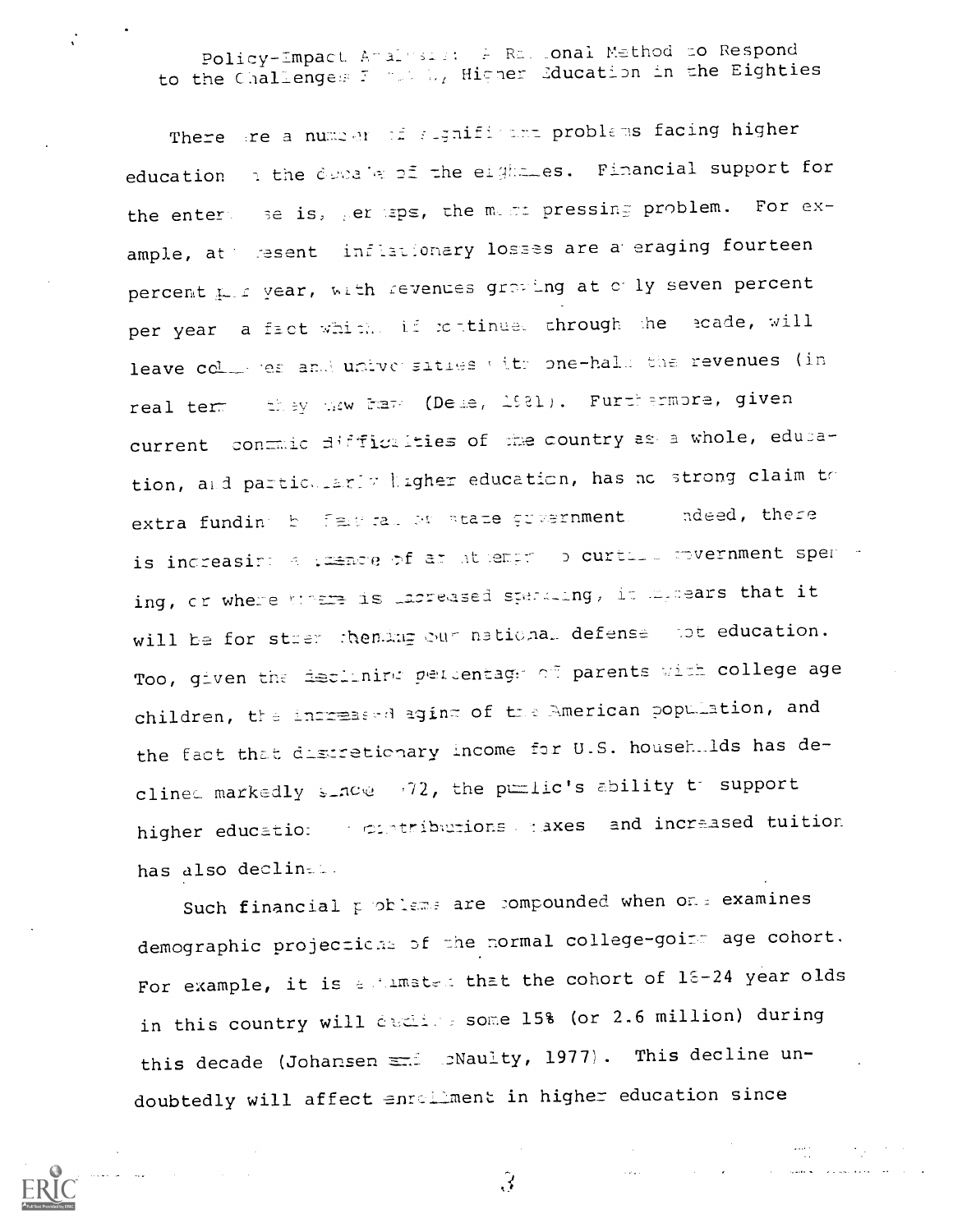forty-eight percent of the total enrollment (and 64% of the undergraduate enrollment) came from this age cohort in 1975. Given the projected decline in financial aid available to students, one could anticipate further reductions in enrollment. Such problems are attentuated by a growing perception in our society that a college degree no longer has the value it once had, i.e., that individuals with vocational and technical training can obtain better paying jobs than people with baccalaureate or professional degrees. This perception is enhanced by the fact that "underemployment" is increasing, i.e., the proportion of female college graduates who have settled for non-professional employment has increased four-fold, and the proportion of men, three-fold, during the last 15 years. Indeed, the U.S. Bureau of Labor Statistics projects a "surplus" of college graduates reaching 140,000 annually by 1985 (Dede, 1981).

Many of these problems have been present in higher education during the 70's, as noted in much of the literature of the field which focused on maintaining a "steady state." The 70's saw another phenomenon related to the state of the economy, that is, the decline at faculty mobility in the academic marketplace. This decline has led into a concomitant problem in the 80's, i.e., the "tenuring in" of college faculties. Consequently, it is difficult to introduce "new blood" in the form of energetic, highly trained, young doctorates of all races, sexes, and creeds. Thus there is concern of academic stagnation on many of our campuses, and a good deal of agitation with respect to the problem of under-representation of women and minorities on college and university faculties.

 $\mathcal{S}_{\mathcal{A}}$ 

 $\hat{\mathbf{a}}$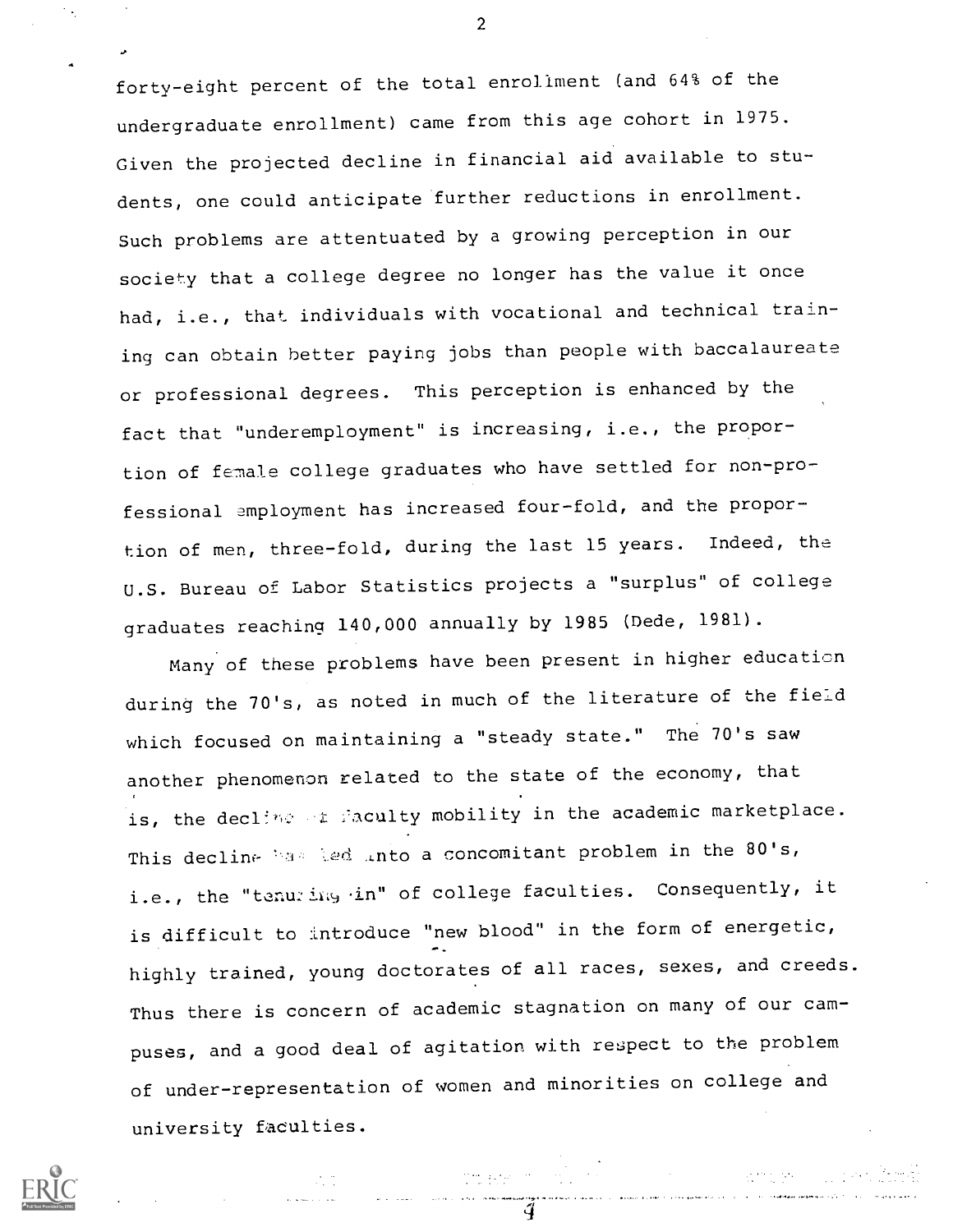Along with the projected decline of enrollments of trad gior ally-aged college youth, is an accompanying change in the c sition of the college student population, in that there are creasing numbers of over-35 year old adults, minorities, women. This changing mix of the student population with the panying demands for innovative pedagogical stratecies as well as for changing the curriculum, and even changing the same as a stor curriculum is offered (evenings and weekends), will in tucreate additional administrative problems on college campu-

In sum, then, the decade of the 80's promises to be on  $f$ challenge and uncertainty for the country as a whole, and r higher education in particular. The challenge of the 80  $\frac{1}{2}$  will be to develop policies to cope with the problems, some of a chi are outlined above, and still maintain quality education, and education of the type which the citizens of this country  $|ee\rangle$ in order to meet the demands of a complex, increasingly t logical, and somewhat unstable world.

The purpose of this paper is to introduce a model for the oping and assessing policies in the face of these challerges. This model, the policy-impact analysis model, provides a fwork within which a variety of futures research technique tied to policy development, implementation, and evaluation The utility of the model is that it structures communica. between those developing information about the future and separation responsible for policy formulation and decision-making i: so the a fashion that policy-makers can choose among alternative pasicies based upon the probable impact of each.

e de la companya de la companya de la companya de la companya de la companya de la companya de la companya de<br>Estado de la companya de la companya de la companya de la companya de la Companya de la companya de la company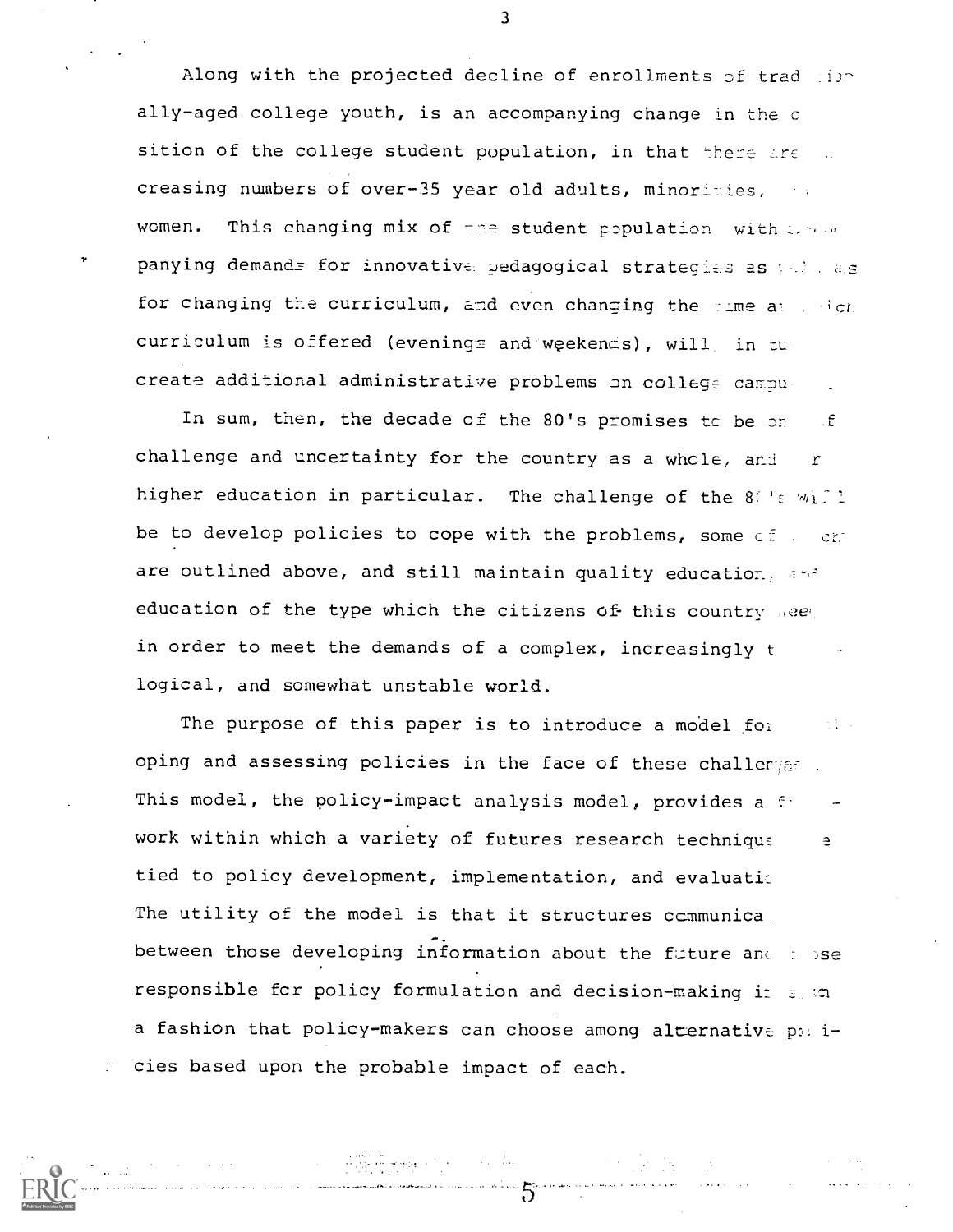## \_icy-Impact Analysis Model

There are for the stages in the policy-impact analysis model: menit ing, for the ting, goal secting, and policy analysis & imlementrian - arring refers to the identification and wheation of the same of concern either to polic cakers or schoand for the series, if entering freshmen enrollments is liberal more process as seemed be declining, university of the ls may ase to facili an this issue as appropriate finishing and possible ast. . The second stage of the model, for custing, invalves wait a variety of futures research temm jues to forecast he thable future for selected issues, ow specifight as idiators (or variables), e.g., liberal mots enroulments. The response to the projected trends of indicators in these areas policy makers then establish goals, the third stage of the mittal. For example, using the futures research technicalles described below, it is projected that liberal arts semigrams will experience decreasing enrollments. State system level warversiny officials, upon receiving this information, may the act to establish goals for increasing (or maintaining) en-In iments in liberal arts programs. This lears to the fourth tdige of the model, the analysis and implementation of poliies to achieve those ends. In this stage, a variety of polition are analyzed in order to determine their prossible impact, and are ranked on those chara meristics deemed important, e.g., relative costs versus benefits. Those policies ranked at the top are then implemented. Evaluation occurs when the stages of the model are repeated using addicional analyses

Ä.

 $\overline{4}$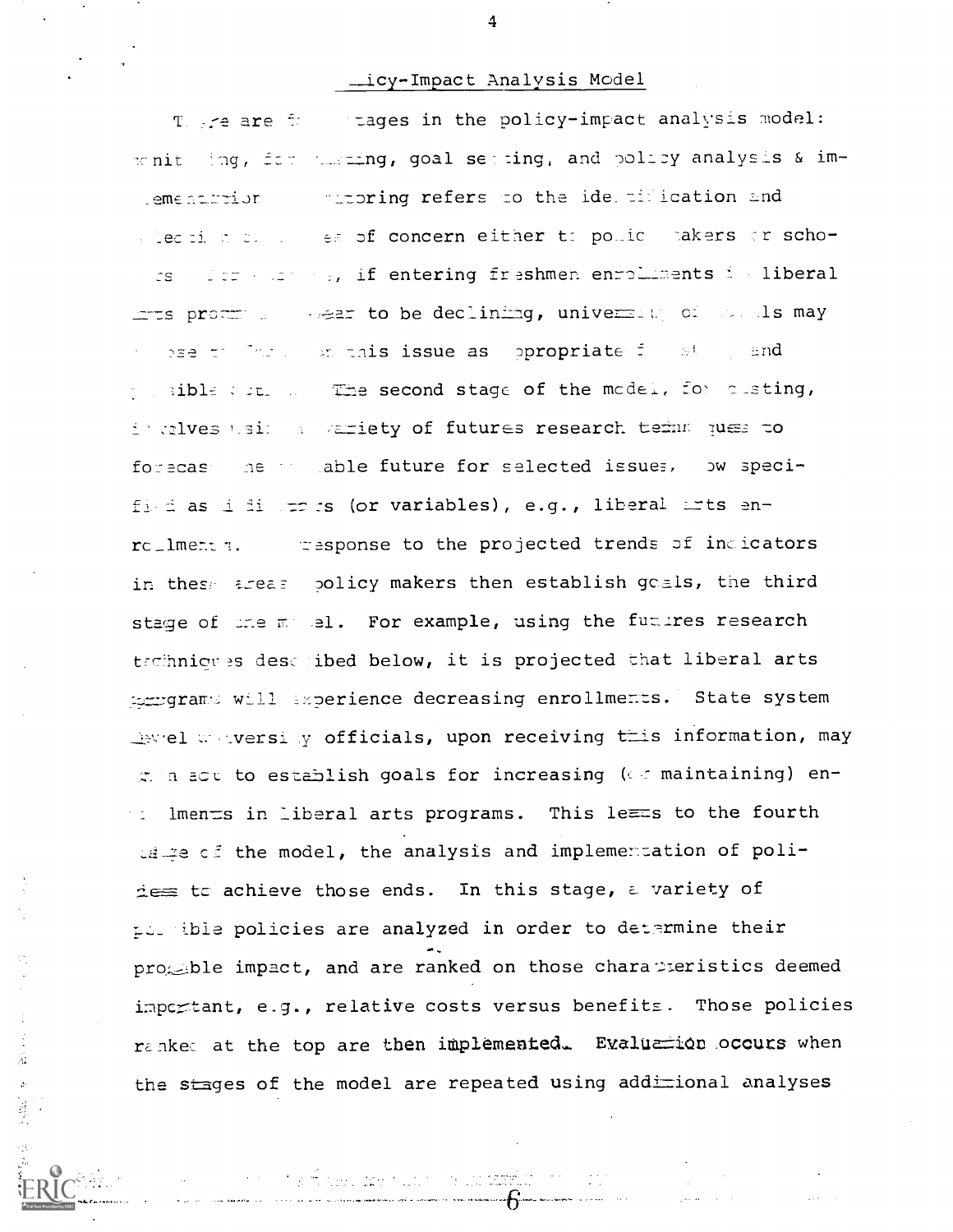and further refinements This model (ill be described and inlustrated in more det al below.

Stage I: Monitoring

Monitoning consider of first identifying areas for tudy then, in agunction oth decision-takers, selecting a mopriate inditators of these issues of concern, and, finally using a da a bluse of education ./social indicators, developing and mustorical mate easuring those indicators. There are plc. contrina his in this in eggs. Primary among these is the availof an adequate dra base which enables the research  $ab_{--}$ star to measure indicators over time. This means that in order th. taff to illustrate trends from these data in, for exam $f_{\rm C}$ pl f. year time in ments, data must be available for at le t t a last 5-10 y s. For example, if the staff wishes to a precast the trend as student enrollment for the next five ye is, enrollment data over the past 5-10 years must be availalle. Furthermore, the staff must ascertain that these data are of reasonable reliability and validity.

## Stage II: Forecasting

There are a variety of forecasting methods, ranging from "implicit" forecasts of the trends discussed in stage one, to "explicit" forecasting involving mathematical trend extrapolation, judgmental trend extrapolation, and probabilistic extrapolation.<sup>2</sup>

Implicit forecasting is the eldest forecasting technique, and simply involves viewing the historical data to ascertain the trend, (e.g., enrollment rates since World War II using



5

 $\overline{7}$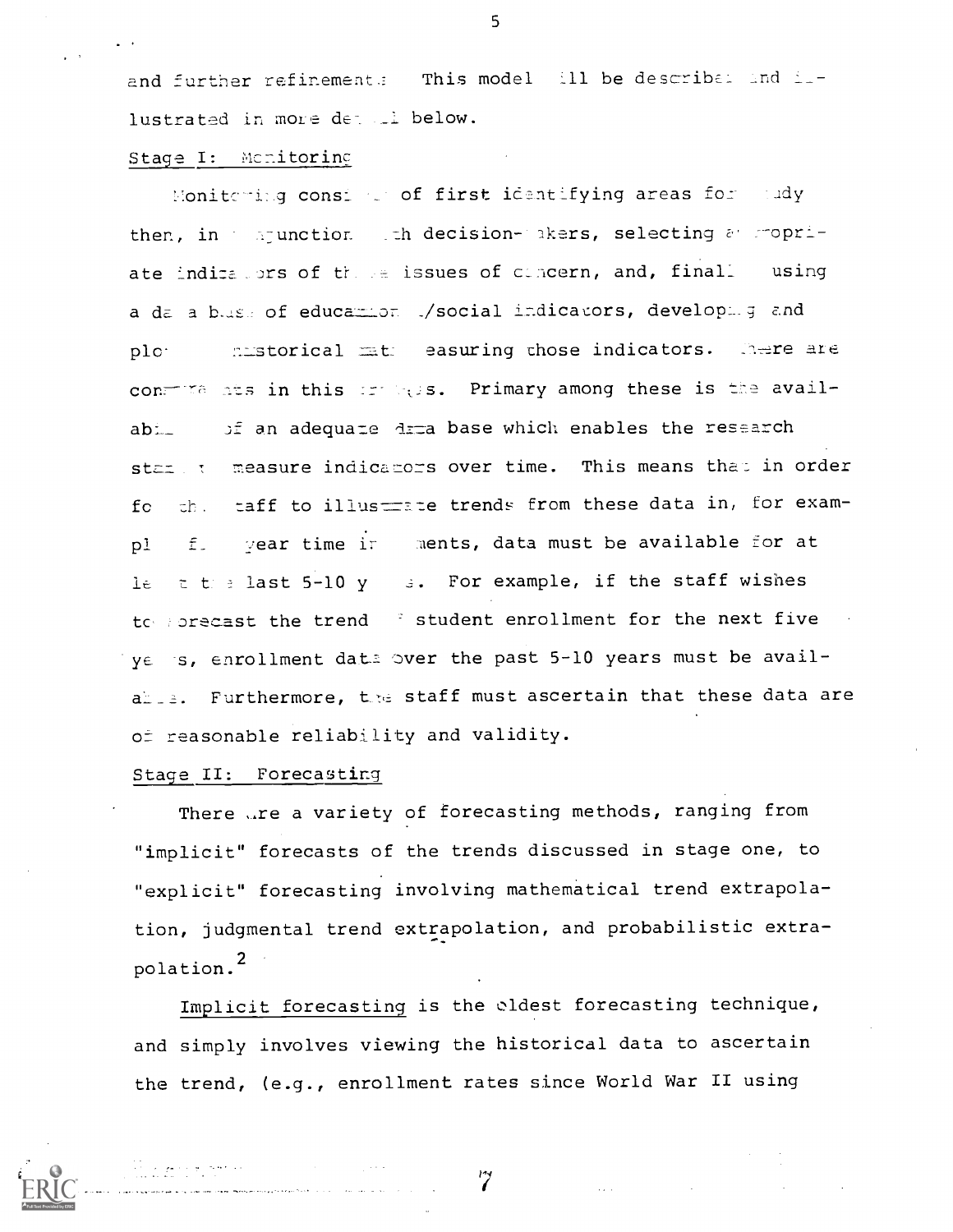five year increments). This method of forecasting assumes that those forces shaping recent developments of the trend, irrespective of what they are and how they operate, will continue to affect the trend in the same fashion in the future. Although this assumption is often valid, particularly for those trends which have a long and stable history, and will h may not be subject to sudden changes, we know that in maning nstances this assumption does not hold, particularly in communicy changing, complex society.

Explicit forecasting refers to trend extrapolation, i.e., an extension of the recent course of developments with respect to a particular trend. There are two bas  $\pm$  techniques in this method, mathematical and judgmental. Mat ematical methoss range from algebraic equations developed throuc regression analyses to more complex systems models. Such methods enable one to mathematically develop a "fit" with historical data and then extrapolate the trend line into the future to generate the forecast.

The judgmental method of explicit forecasting uses expert forecasting and/or the delphi technique. Expert forecasting is accomplished by requesting experts in the field to forecast a trend based upon the data base and upon their best estimates of changes in the likely future. The delphi technique is a method whereby the combined forecasts of a group of experts are used in an attempt to describe the future relevant to that trend. This combined forecast is then presented to the same or another group of experts for refinement and additional considerations. <sup>3</sup>

 $8-$ 

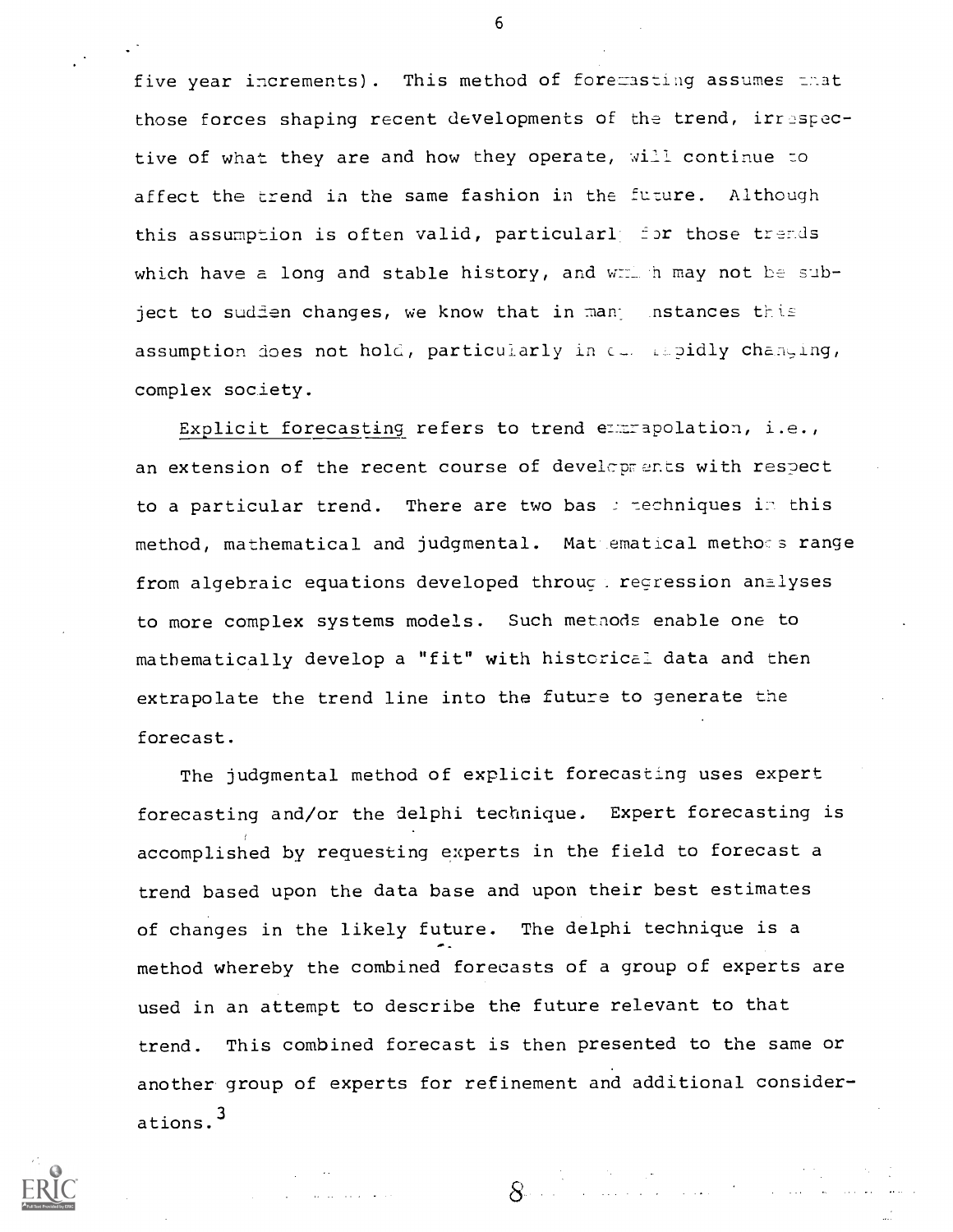A major asse otion of both implicit and explicit forecasting methods i those forces which have shaped the historical developme a trend will continue to guide developments of this trend ... the future. These methods tend to ignore "surprise" developments which will affect the trend.

Probabills: forecasting, on the other hand, combines mathematical and pudgmental methods, and includes "surprise" events which might occur in the future and, therefore, affect the trend. This technique requires first the development of an extrapolative forecast of a trend, then the identification of surprise events which could affect the trend, a concurrent judgmental evaluation  $\exists$  f the impacts of these events on the trend, and, finally, through use of the computer and Monte Carlo or similar routines, calculating the probabilistic forecast of that trend.<sup>4</sup> Stage III: Goal Setting

The first two stages of a policy-impact analysis model, monitoring and forecasting, perform the role of organizing, structuring, and articulating images of the future with respect to a particular set of assumptions and indicators. The next stage of the model, goal setting, revolves around the process of setting realistic goals given the information provided in the first two stages of the model. This stage requires the generation of a "desirable" future in a procedure much like that of forecasting using the delphi method. This process may involve educational experts, as well as authorities from business, industry, public interest groups, and government. The rationale for this stage is based upon the importance of having a concept of

k.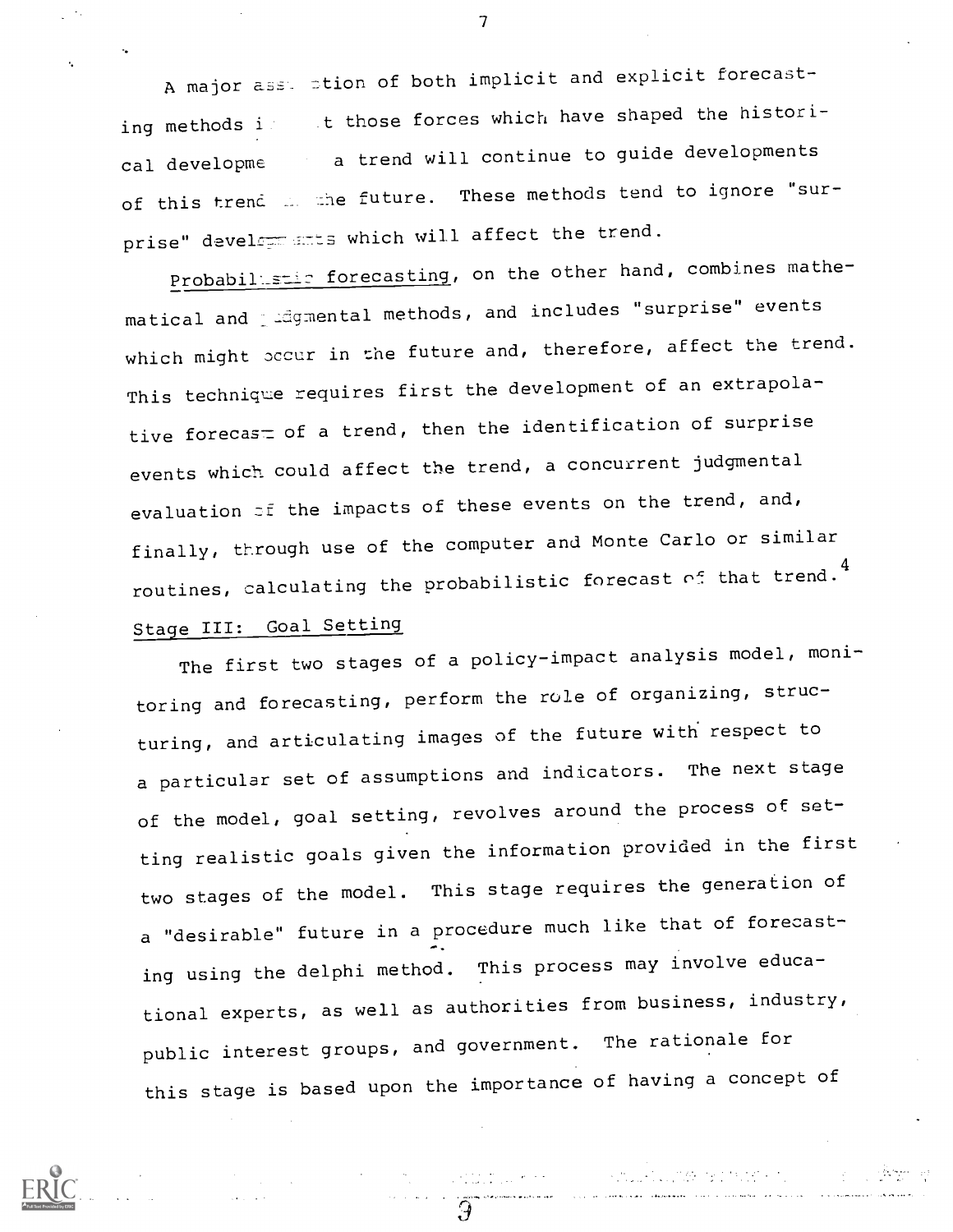the desirable future with respect to a particular issue in order to develop policies designed to achieve this future. Stage IV: Policy Analysis and Implementation

The first three stages of this model serve to identify specific trends, the events which may affect those trends, and the goals of the organization. As such, these steps specify policy options and responses. In the final stage the research staff estimates how a particular policy may impact a given trend through influencing the probability of the occurrence of one or more specified events affecting the trend.

To briefly illustrate, suppose that the policy issue being studied is enrollment in liberal arts baccalaureate programs, and that measurements of those enrollments have been made since 1945 and are part of the data base available to a research study team. Furthermore, assume that those enrollments were forecast to decrease over the next 10 years, although the desired future would be one in which they would remain the same or increase. In this stage of the model the team would first identify those events which could affect enrollments adversely, e.g., inflation, the decrease in the size of the traditional-age cohort, curtailed federally funded financial aid, decreased federal and private financial support, and an increasing social perception that vocational-technical training is of more value than liberal arts education with a corresponding decline in the value of a liberal arts degree. The team would also identify events which could positively affect enrollments, e.g., an increasing tendency for mid-career shifts due to a rapidly changing technological

 $10^{-12}$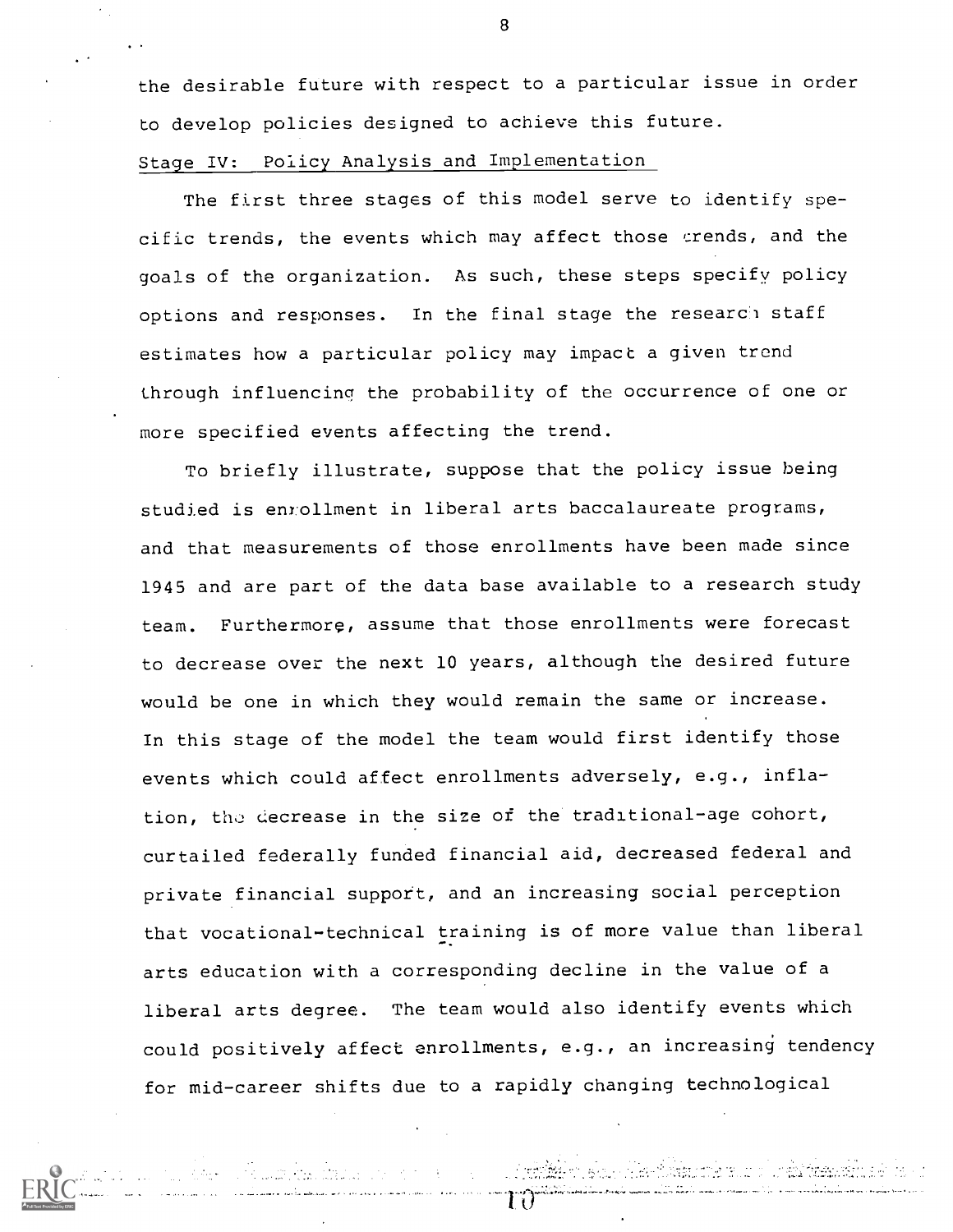society in which opportunities for new occupational careers become available at a much more rapid rate than before, or the increasing tendency for major corporations to sponsor continuing professional education programs for their employees. Such events may positively affect enrollments because a widely held assumption of liberal arts education is that it facilitates the development of thinking and communication skills easily translatable to a wide variety of occupational skill requirements.

9

The next step in this process would be to identify possible policies which could affect those events (or which could affect enrollments directly).<sup>5</sup> For example, policies could be designed to increase enrollments by aggressively pursuing marketing strategies which laud the value of a liberal arts education as essential preparation for later occupational training. This strategy could be undertaken with secondary school counselors and students, as well as with first and second year undergraduates and their advisors. Too, graduate and professional school faculty could be encouraged to consider adopting and publically announcing admissions policies which grant preferential consideration to liberal arts graduates. Another policy could be to form coalition with higher education organizations in other geopolitical areas to press for increase federal aid to students as well as to institutions. With respect to the potential market in the business, industrial, and civil service spheres, policies with respect to establishing joint programs to provide liberal arts education on a part-time or "special" semester basis could be designed and implemented..

11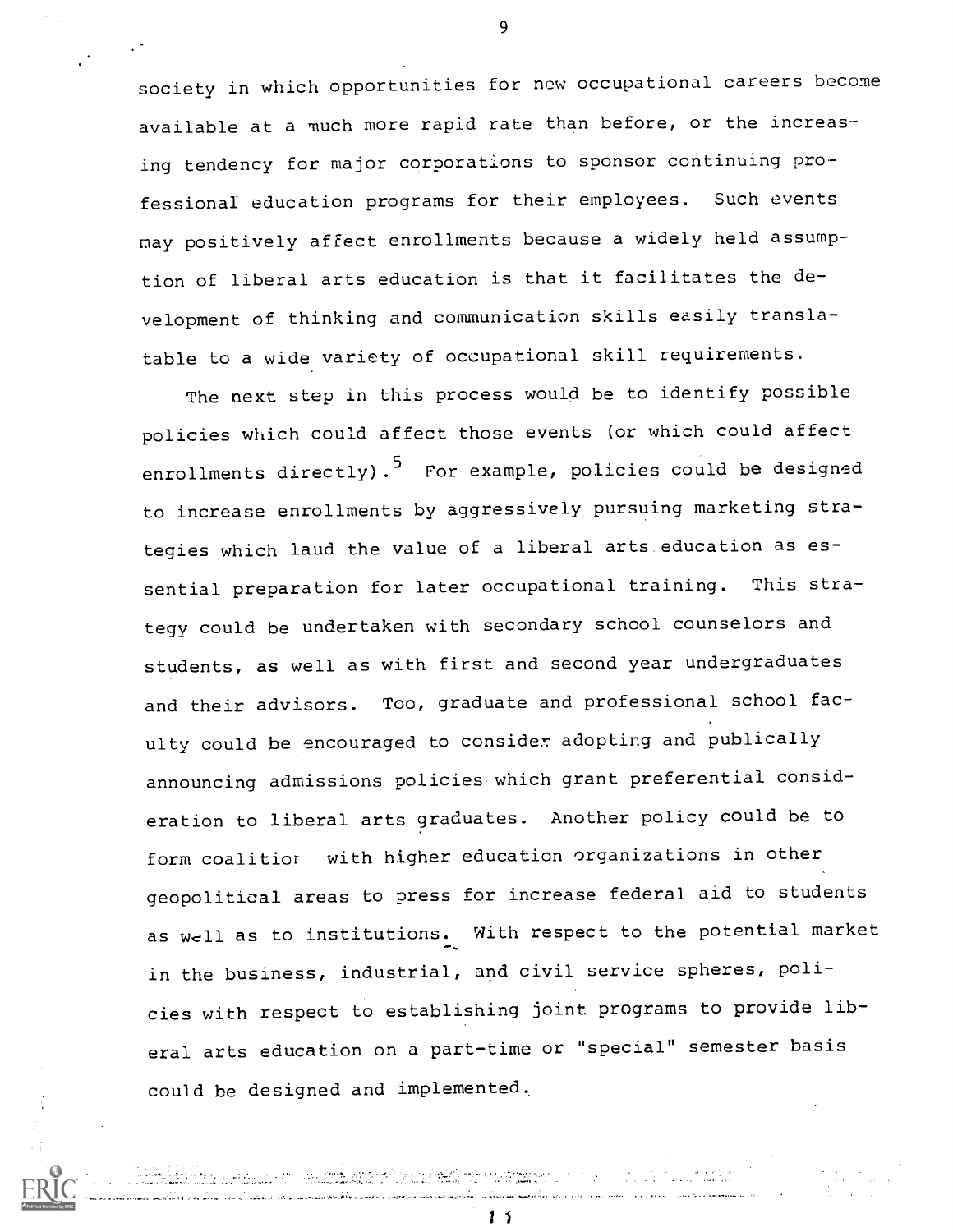Policies could also be designed to maintain enrollments within the current student population. For example, one policy could concern an "early warning" system to identify students who may be just entering academic difficulty. Others could be designed to inhibit attrition through improving the quality of the educational environment. Such policies would involve establishing faculty and instructional development programs, improving student personnel services, etc.

Of course, implementation of specific policies can affect the probabilities of events, i.e., they can make them more or less likely to occur. Too, events can interact with each other to affect specific trends. Consequently, a policy might affect several events, thereby changing the probabilities of their impacts on each other and on the trend of concern, undergraduate Wal arts enrollment. Such interactions between policies and may be categorized in a policy-to-events impact matrix, a metrix which enables the staff to generate new estimates of the probabilities and impacts of those events modified by the policies. These estimates are calculated on the basis of multiple conditional probabilities in the computer routines cited earlier in the discussion of probabilistic forecasting. The end result of this somewhat complex activity is a policy-impacted forecast for undergraduate baccalaureate programs given the implementation of specific policies designed to improve enrollments directly, or indirectly by impacting on those events which in turn affect enrollments. Thus competing policy options may be evaluated by identifying those policies with the most favorable cost-benefit ratio, those having the most desirable effect,

10

 $1 \times$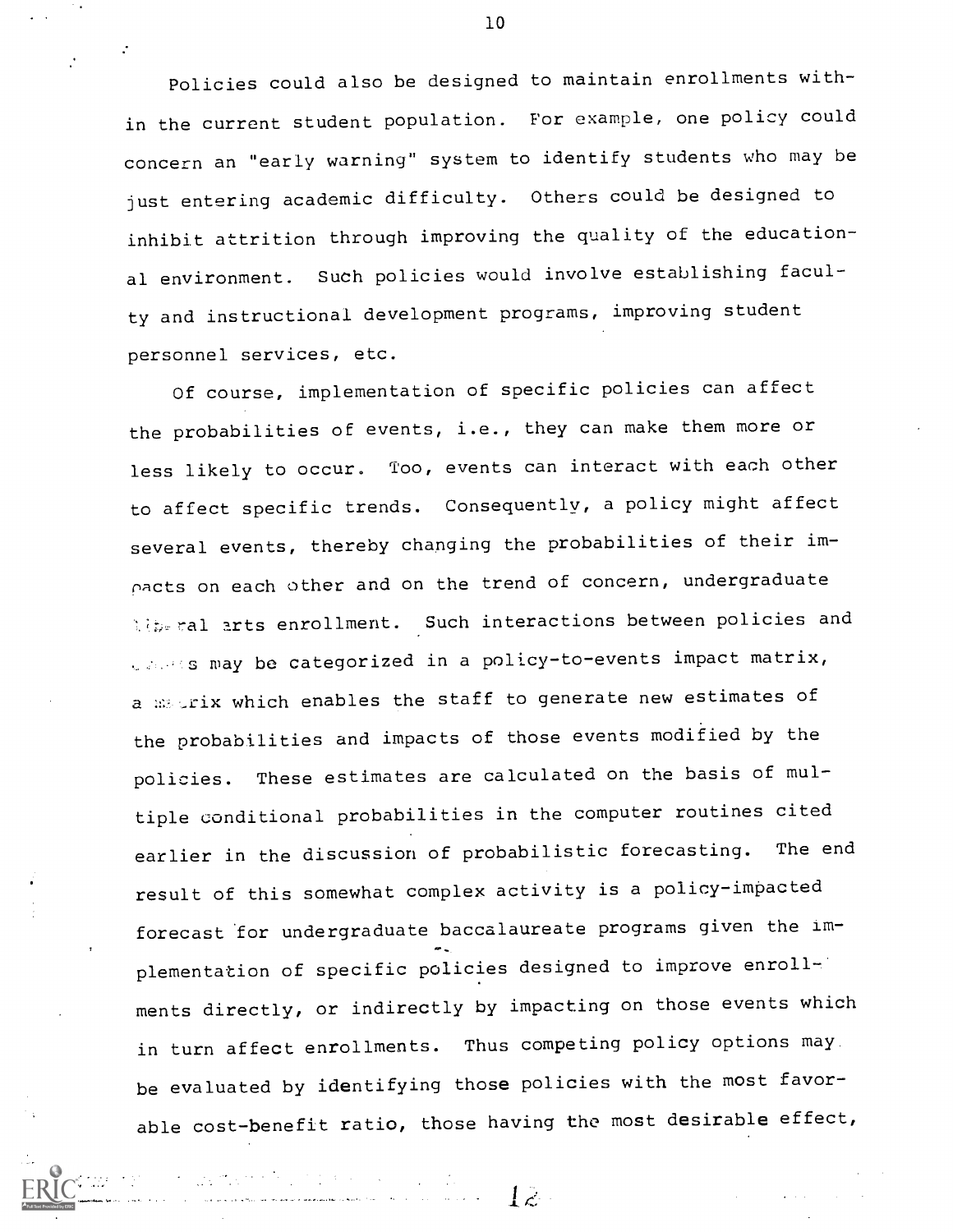the most acceptable trade-offs, etc.

### Discussion

Evaluation occurs when the policy-impact analysis model is iterated. That is, when the selected policies are implemented, the process of monitoring begins anew, thereby enabling the staff to evaluate the effectiveness of the policies by comparing actual impacts with those forecasted. This requires that a data base of social/educational indicators be up-dated and maintained in order to evaluate the forecasts and policies and to add new trends as they are identified as being important in improving education in the future. Implementation of this model also requires that new and old events be re-evaluated, and that probabilistic forecasts be up-dated in order to enable goals to be refined and re-evaluated. This activity leads to the development of new or re-evaluated old policies, which in turn, enables the staff to up-date policy-impacted forecasts.

It should be noted that the futures research techniques described here, particularly the probabilistic forecasting methods, have been developed only within the last decade or so, and have been used primarily in business and industry, with mixed results. The efficacy of these techniques is dependent upon the ability of the staff to (1) identify those events which may affect a trend directly or indirectly, (2) accurately assign subjective probabilities to those events, and (3) design and obtain a reliable and valid data base of social/educational indicators. The efficacy of the policy-impact analysis model is dependent

法保证 医雄蕊 附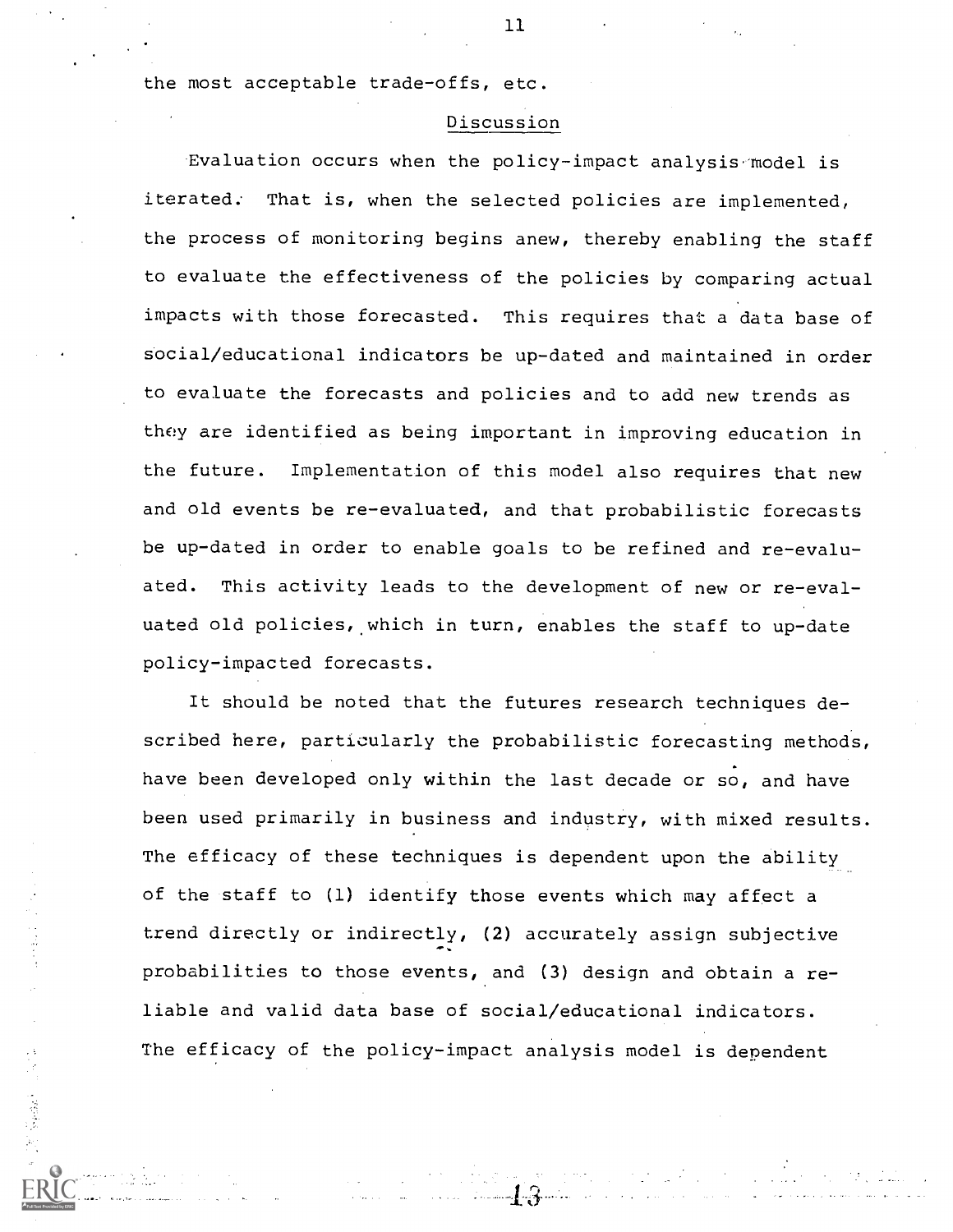upon the close interaction of the staff and decision-makers within each stage of the model.

However, given these requirements, conditions, and limitations, the model uses the most advanced technology available in contemporary social science in a rational approach to provide policy makers more reliable information about possible futures, and how to use that information to achieve a more desirable future. Given the challenges facing higher education in the eighties, scholars and policy-makers in the higher education community are well advised to explore this approach to formulating and implementing policy at the institutional, state, and regional levels.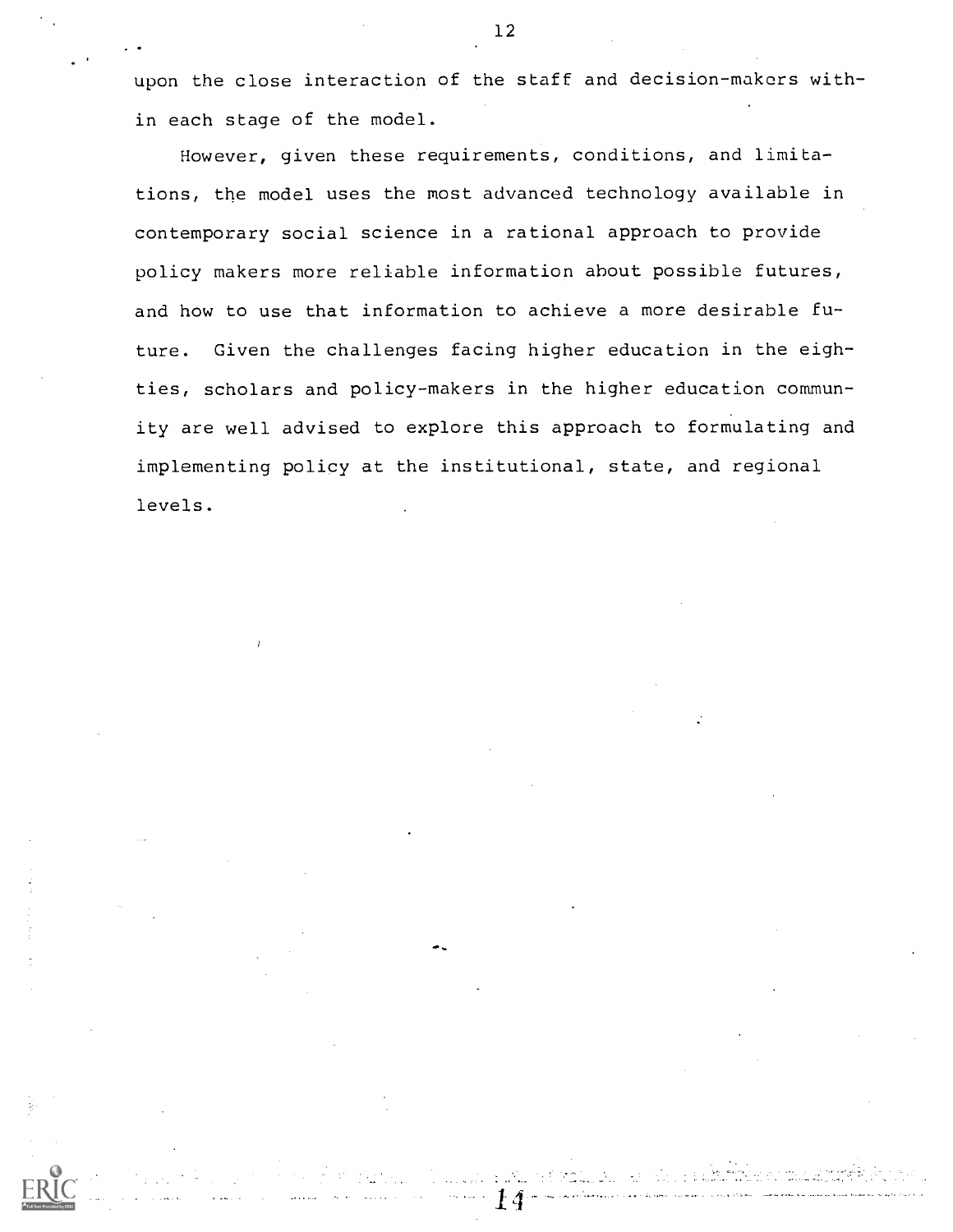### References

Allen, T.H. Cross-impact analysis: A technique for managing interdisciplinary research. Journal of the Society of Research Administrators, 1978, 10(1), 11-18.

Alter, S. The evaluation of generic cross-impact models.

Futures, 1979, 11 (April), 132-150.

- Amara, R.C. A note on cross-impact analysis: A calculus for sequence-dependent events. Futures, 1972, 4 (September), 267-271.
- Armstrong, J.S. Long-range forecasting: From crystal ball to computer. New York: J. Wiley & Sons, 1978.

Dede, C.J. Higher education in Texas: Issues in the 1980s.

In,State Coordinating Board of Texas (Ed.), Inventing the Future. Austin: State Coordinating Board of Texas, 1981.

Enzer, S. INTERAX - An interactive model for studying future

business environments (Monograph 35). Los Angeles: USC, Center for Futures Research, 1979.

Enzer, S. Interactive cross-impact modeling (Monograph 27).

Los Angeles: USC, Center for Futures Research, 1976.

Ewing, R.P. The uses of futurist techniques in issues manage-

ment. Public Relations Quarterly, 1979, 24(4), 15-18. Fowles, J. The problem of values in futures research. Futures,

1977, 9(4), 303-314.

Fowles, J. An overview of social forecasting procedures. Journal

, , i ---

of American Institute of Planners, 1976, 42(3), 253-263.

1.J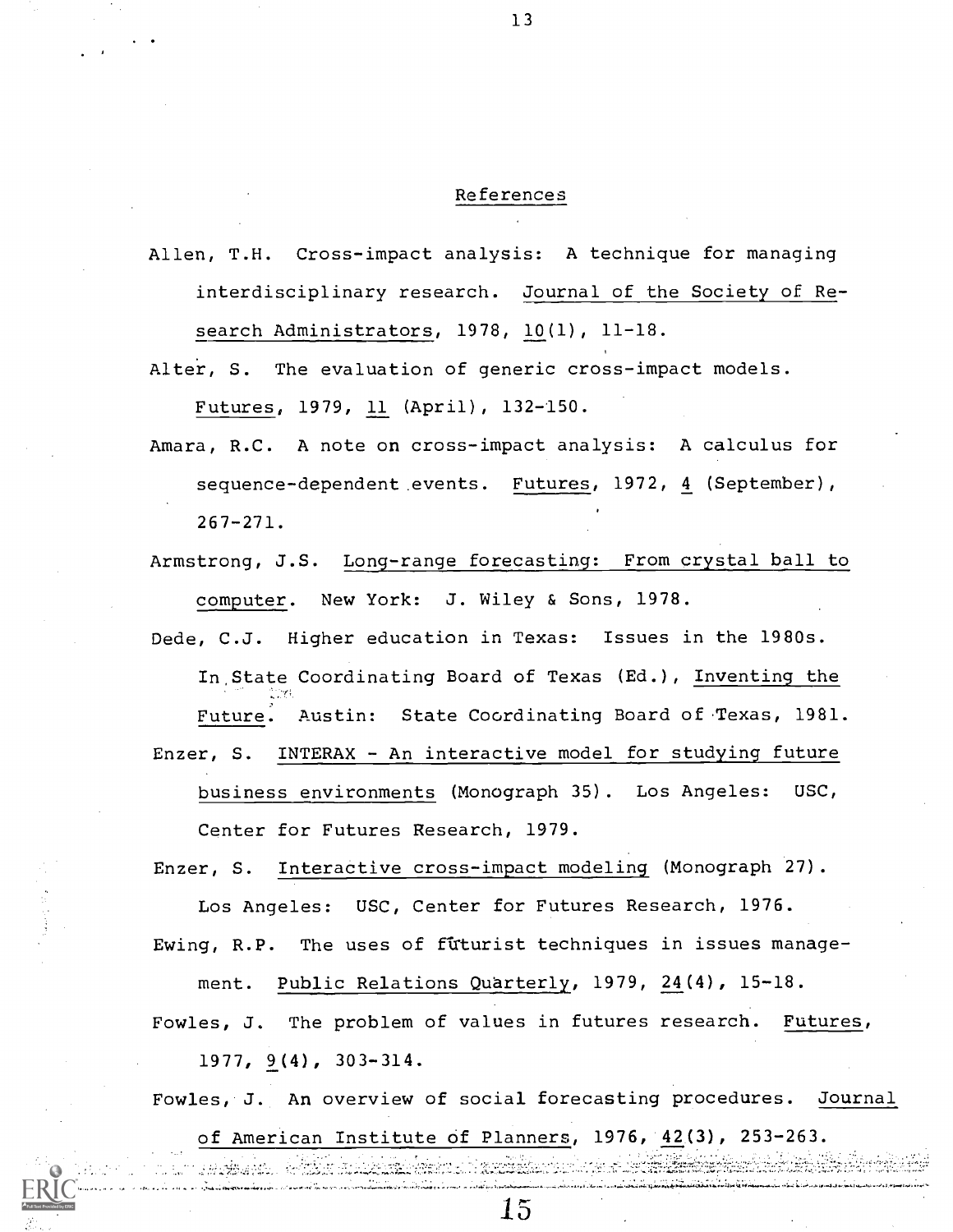Gordon, T.J. & Stofer, J. Using perceptions and data about the future to improve the simulation of complex systems. Technological Forecasting and Social Change, 1976, 9(1/2), 191-212..

- Johansen, R. & McNulty, M. Alternative futures and post-secondary education in Pennsylvania. Menlo Park, CA: Institute for the Future, 1977.
- Linestone, H.A. & Turoff, M. (Eds.) The delphi method: Techniques and applications. Reading, Massachusetts: Addison-Wesley Publishing Co: pany, Inc., 1975.

Lipinski, H. & Tudeman, J. Cross-impact analysis: Extended KSIM. Futures, 1979, 11 (April), 151-154.

Martino, J.P. Technological forecasting for decision-making. New York: Elsevier, 1972.

Morrison, J.L. Policy-impact analysis: Implications for use with regional data bases of social/educational indicators. Proceeding of the Second Conference on the Future of Education in the Southeast. Research Triangle Park, NC: Southeastern Regional Council for Educational Improvement, forthcoming.

Renfro, W.L. Forecasting the impact of public policies. Long Range Planning, 1980, 13 (August), 80-89.

**ないことには、「このことに、「神宮神経を経てる程度がある」ということになっているのです。今年は、「**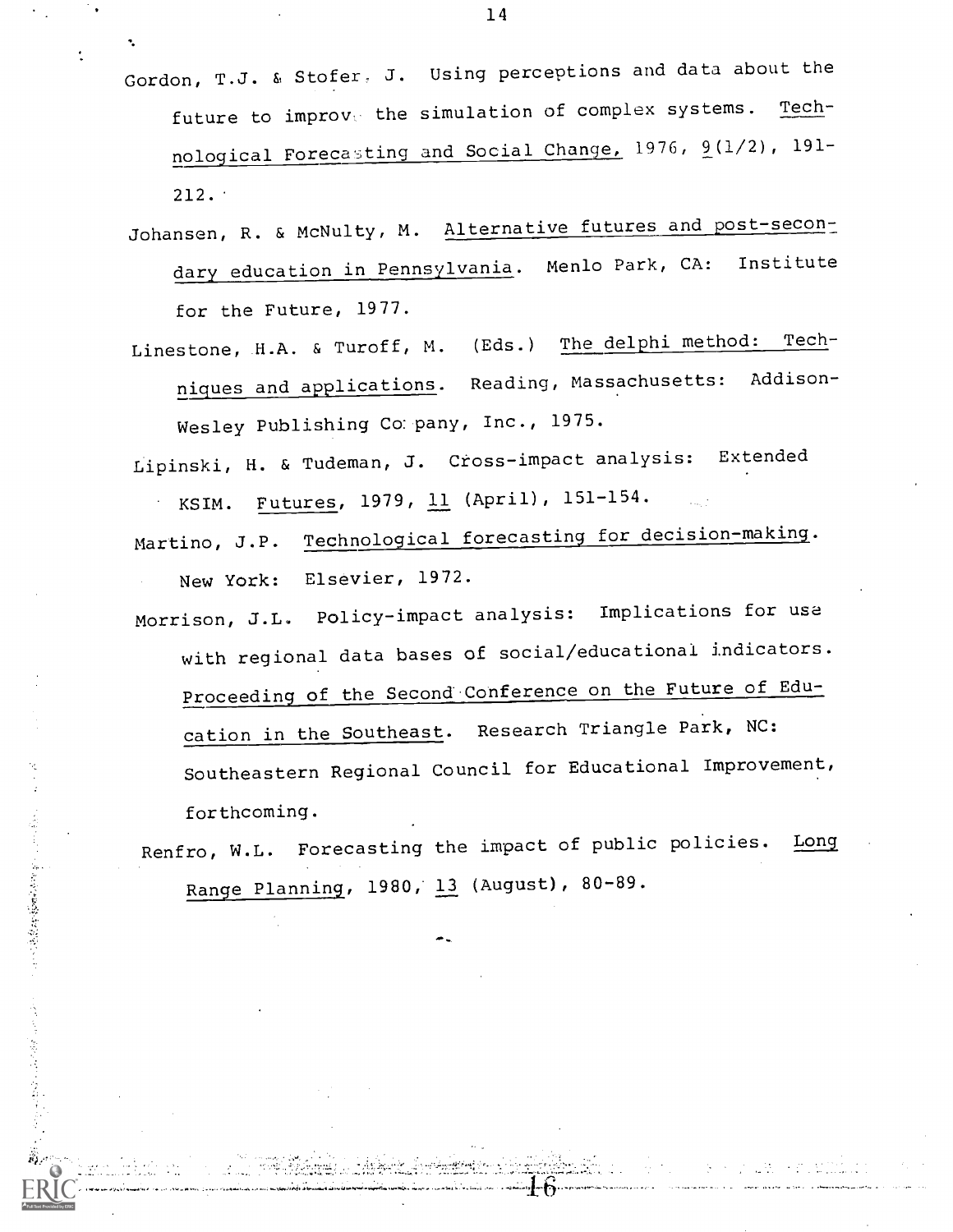# Footnotes

 $1$ This presentation is based upon recent articles by Renfro (1980) and Morrison (forthcoming). For a reprint of the Renfro article, write Dr. William L. Renfro, President, Policy Analysis Co., Inc., 148 E Street, S.E., Washington, D.C. 20003. For a copy of the proceedings which contains the Morrison article, write Dr. Bernice Willis, Southeastern Regional Council for Educational Improvement, PO Box 12746, Research Triangle Park, NC, 27709.  $2_{\text{For a detailed description of various forecasting techniques}$ see Allen (1978), Alter (1979), Amara (1972), Armstrong (1978), Enzer (1976), Ewing (1979), Fowles (1976), Gordon and Stover (1976), Lipinski and Tydeman (1979), and Martino (1972). <sup>3</sup>For a detailed description of the delphi technique, see Linstone and Turoff (1975).

<sup>4</sup>One should note that Monte Carlo routines tend to require large computers and many computer runs, and, therefore, are somewhat expensive to use. Several agencies have developed computer programs which approximate the Monte Carlo method and are more efficient. For example, the Futures Group (76 Eastern Boulevard, Glastonbury, Connecticut 06033) has developed a computer software package for trend-impact analysis (FUTURESCAN), and the Center for Futures Research, Graduate School of Business Administration, at University of Southern California (Los Angeles, California 90007) has developed a software package for cross-

where the state  $1.7\,$  and the state

- 中に、イントラインには後の家庭の構築を置けた、日常は自治学校の受け物の意味

ŢP